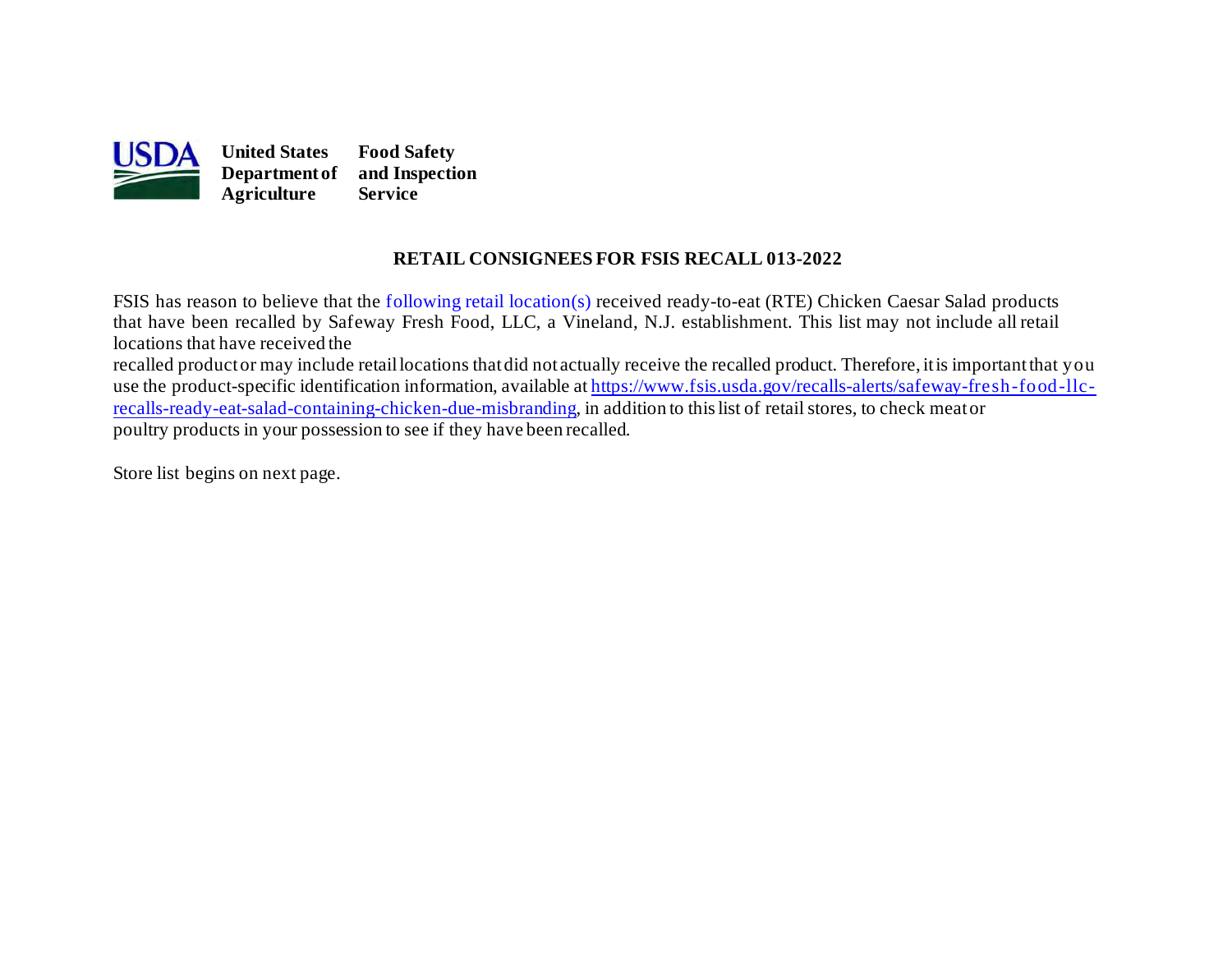<span id="page-1-0"></span>

**United States** Department of Agriculture

Food Safety And Inspection Service

**Retail List for Recall Number: List Current As Of:** 

#### 013-2022 Chicken Caesar Salad Products 3-May-22

| Nationwide, State-Wide, or Area-Wide Distribution |                        |  |
|---------------------------------------------------|------------------------|--|
| <b>Retailer Name</b>                              | Location               |  |
| 1 Lidl                                            | DE, MD, NJ, NY, PA, VA |  |
|                                                   |                        |  |
|                                                   |                        |  |
|                                                   |                        |  |

 $5\phantom{.0}$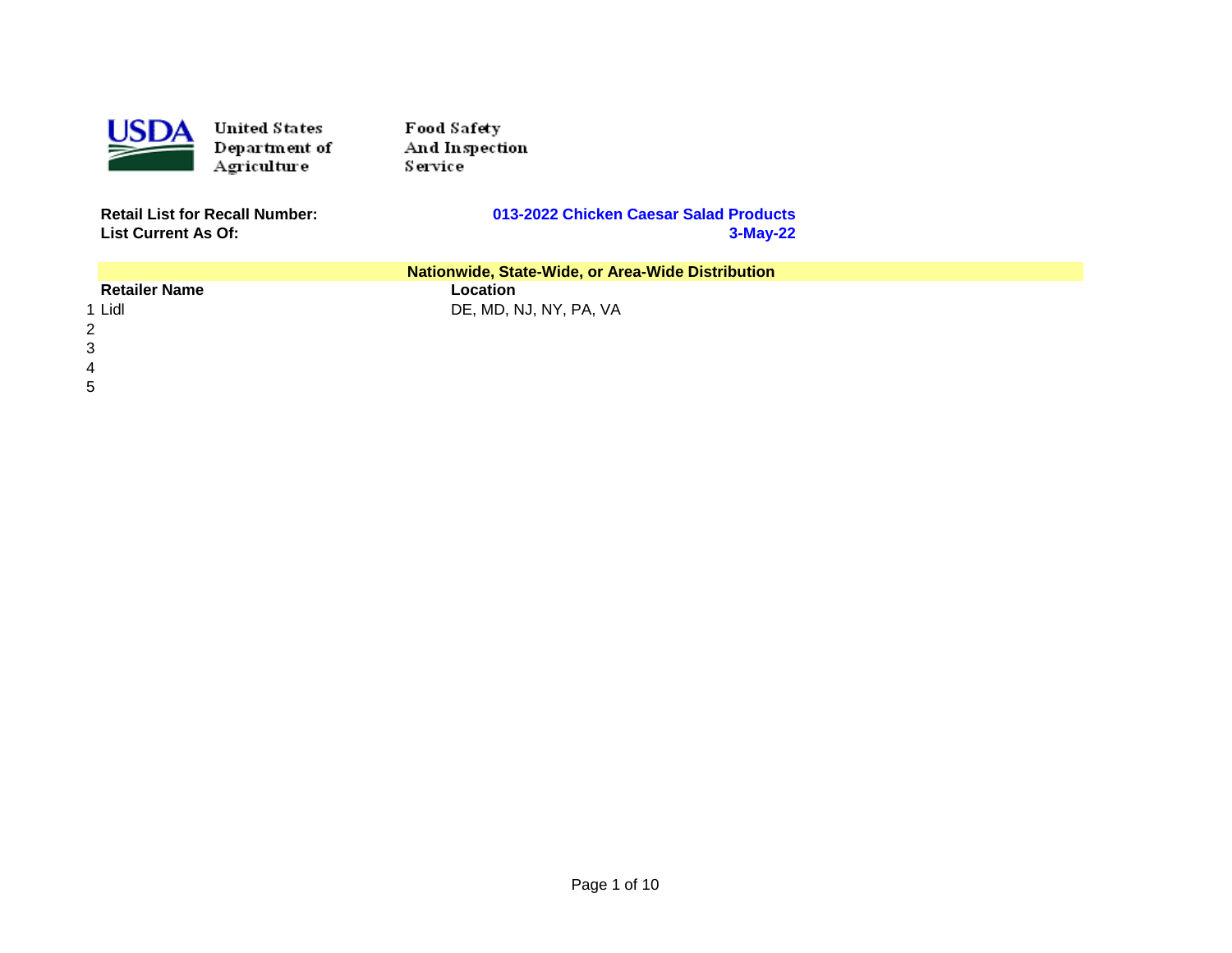

**United States** Department of Agriculture

Food Safety And Inspection Service

**Retail List for Recall Number: List Current As Of:** 

#### 013-2022 Chicken Caesar Salad Products 3-May-22

| <b>DELAWARE</b>      |                       |            |              |
|----------------------|-----------------------|------------|--------------|
| <b>Retailer Name</b> | <b>Street Address</b> | City       | <b>State</b> |
| 1 Lidl               | 150 N DuPont Hwy      | Dover      | DE-Delaware  |
| 2 Lidl               | 359 Auto Park Dr      | Middletown | DE-Delaware  |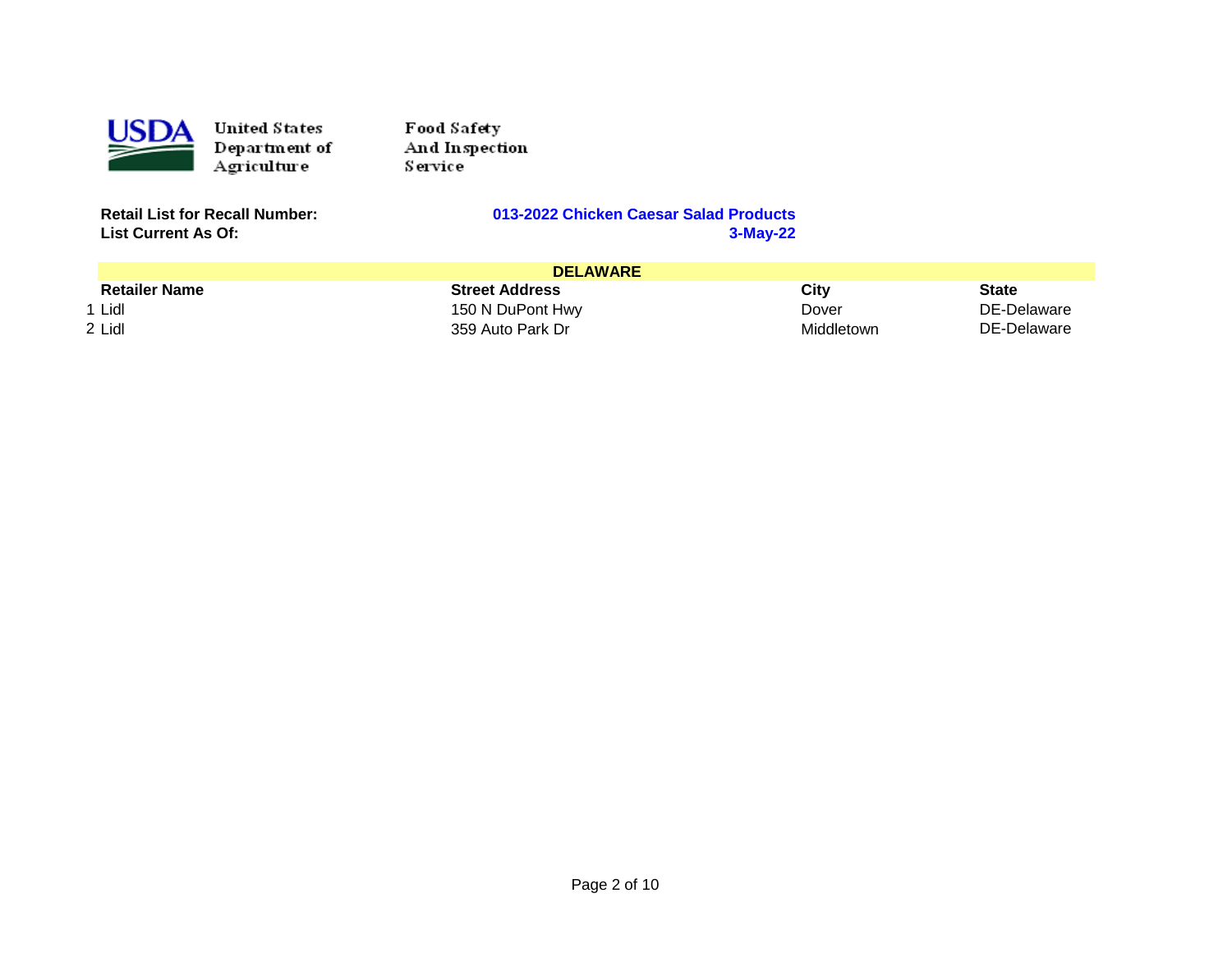

United States D ep artlu ent of .<br>Agriculture

Food Safety And Inspection Ser vice

**List Current As Of:** 

| <b>MARYLAND</b>      |                                       |                           |              |
|----------------------|---------------------------------------|---------------------------|--------------|
| <b>Retailer Name</b> | <b>Street Address</b>                 | <b>City</b>               | <b>State</b> |
| 1 Lidl               | 621 S. Philadelphia Blvd              | Aberdeen                  | MD-Maryland  |
| 2 Lidl               | 2375 Solomons Island Rd               | Annapolis                 | MD-Maryland  |
| 3 Lidl               | 13401 Annapolis Rd.                   | <b>Bowie</b>              | MD-Maryland  |
| 4 Lidl               | 5722 Ritchie Hwy                      | <b>Brooklyn</b>           | MD-Maryland  |
| 5 Lidl               | 6026 Baltimore National Pike          | Cantonsville              | MD-Maryland  |
| 6 Lidl               | 8601 Baltimore Ave                    | College Park              | MD-Maryland  |
| 7 Lidl               | 10300 Little Patuxent Pkwy Suite 1530 | Columbia                  | MD-Maryland  |
| 8 Lidl               | 7200 Marlboro Pike                    | <b>District Heights</b>   | MD-Maryland  |
| 9 Lidl               | 1003 W Patrick St Suite D             | Frederick                 | MD-Maryland  |
| 10 Lidl              | 7700 Unit 11B Ritchie Hwy             | Glen Burnie               | MD-Maryland  |
| 11 Lidl              | 733 Dual Hwy                          | Hagerstown                | MD-Maryland  |
| 12 Lidl              | 7500 Mission Dr                       | Lanham                    | MD-Maryland  |
| 13 Lidl              | 19225 Montgomery Village Ave          | <b>Montgomery Village</b> | MD-Maryland  |
| 14 Lidl              | 8667 Belair Rd                        | Nottingham                | MD-Maryland  |
| 15 Lidl              | 6111 Livingston Rd                    | Oxon Hill                 | MD-Maryland  |
| 16 Lidl              | 6881 New Hampshire Ave                | Takoma Park               | MD-Maryland  |
| 17 Lidl              | 15 E Padonia Rd                       | Timonium                  | MD-Maryland  |
| 18 Lidl              | 3461 Promenande PI                    | Waldorf                   | MD-Maryland  |
| 19 Lidl              | 2201 Unit A Randolph Rd               | Wheaton                   | MD-Maryland  |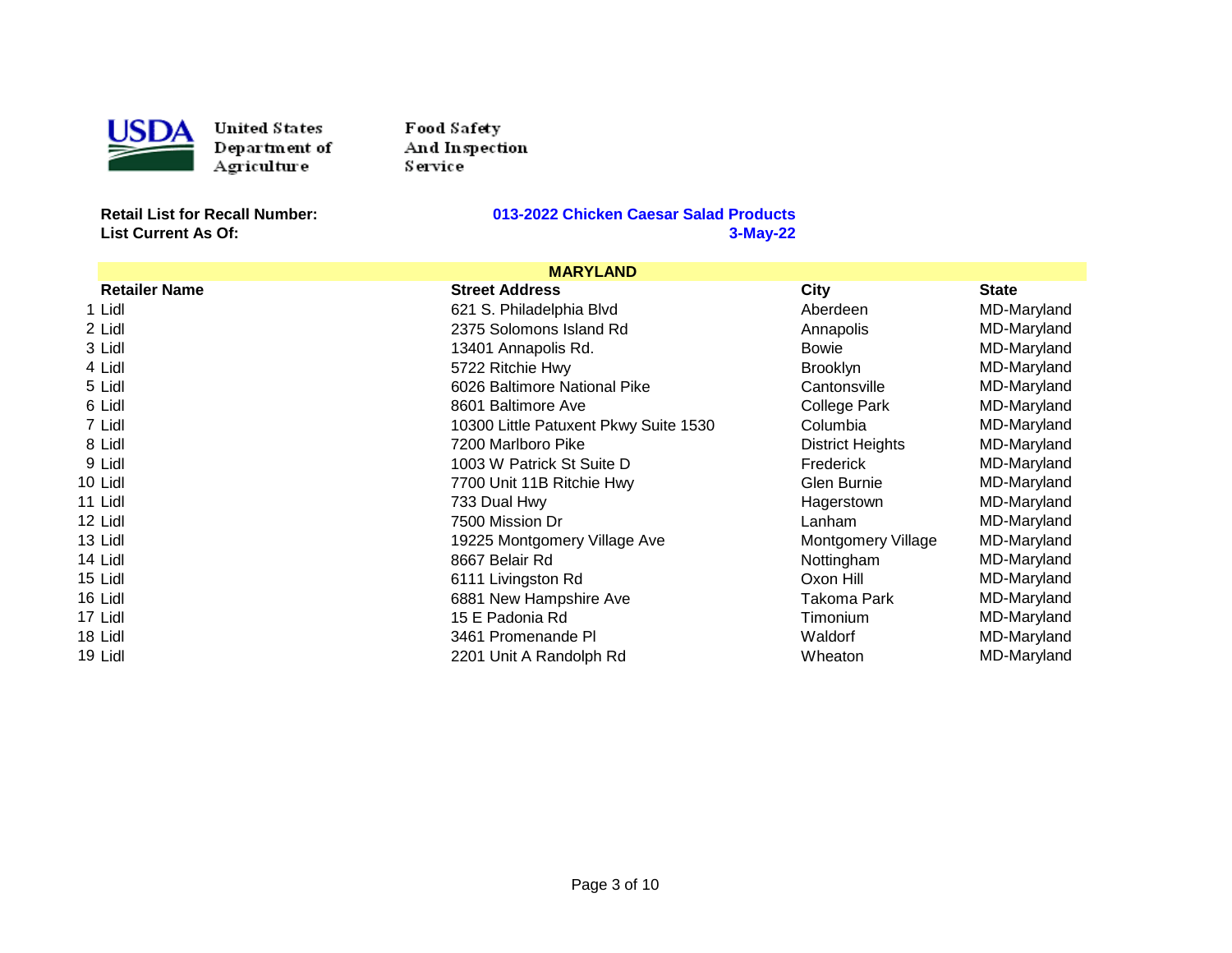

United States Department of Agriculture

Food Safety And Inspection Service

**List Current As Of:** 

| <b>NEW JERSEY</b>    |                       |                     |               |
|----------------------|-----------------------|---------------------|---------------|
| <b>Retailer Name</b> | <b>Street Address</b> | <b>City</b>         | <b>State</b>  |
| 1 Lidl               | 20 Goldsborough Dr    | Bayonne             | NJ-New Jersey |
| 2 Lidl               | 414 Main St           | <b>Belleville</b>   | NJ-New Jersey |
| 3 Lidl               | 80 New Bridge Rd      | Bergenfield         | NJ-New Jersey |
| 4 Lidl               | 2770 Hooper Ave       | <b>Brick</b>        | NJ-New Jersey |
| 5 Lidl               | 1801 Mt Holly Rd      | <b>Burlington</b>   | NJ-New Jersey |
| 6 Lidl               | 400 Route 38          | Cherry Hill         | NJ-New Jersey |
| 7 Lidl               | 503 Highway 130       | Cinnaminson         | NJ-New Jersey |
| 8 Lidl               | 136 NJSH Route 35     | Eatontown           | NJ-New Jersey |
| 9 Lidl               | 3121 Fire Rd          | Egg Harbor Township | NJ-New Jersey |
| 10 Lidl              | 58 Broadway           | Elmwood Park        | NJ-New Jersey |
| 11 Lidl              | 10 South Ave          | Garwood             | NJ-New Jersey |
| 12 Lidl              | 779 Delsea Dr         | Glassboro           | NJ-New Jersey |
| 13 Lidl              | 2973 Route 35         | Hazlet              | NJ-New Jersey |
| 14 Lidl              | 4250 U.S. 9           | Howell              | NJ-New Jersey |
| 15 Lidl              | 514 US 9              | Lacey               | NJ-New Jersey |
| 16 Lidl              | 2497 Brunswick Ave    | Lawrenceville       | NJ-New Jersey |
| 17 Lidl              | 500 Milltown Rd       | North Brunswick     | NJ-New Jersey |
| 18 Lidl              | 199 Kinderkamack Rd   | Park Ridge          | NJ-New Jersey |
| 19 Lidl              | 47 Wanaque Ave        | Pompton Lakes       | NJ-New Jersey |
| 20 Lidl              | 2375 Route 22         | Union               | NJ-New Jersey |
| 21 Lidl              | 1107 W Landis Ave     | Vineland            | NJ-New Jersey |
| 22 Lidl              | 4100 Park Ave         | Weehawkin           | NJ-New Jersey |
| 23 Lidl              | 789 St. Georges Ave   | Woodbridge          | NJ-New Jersey |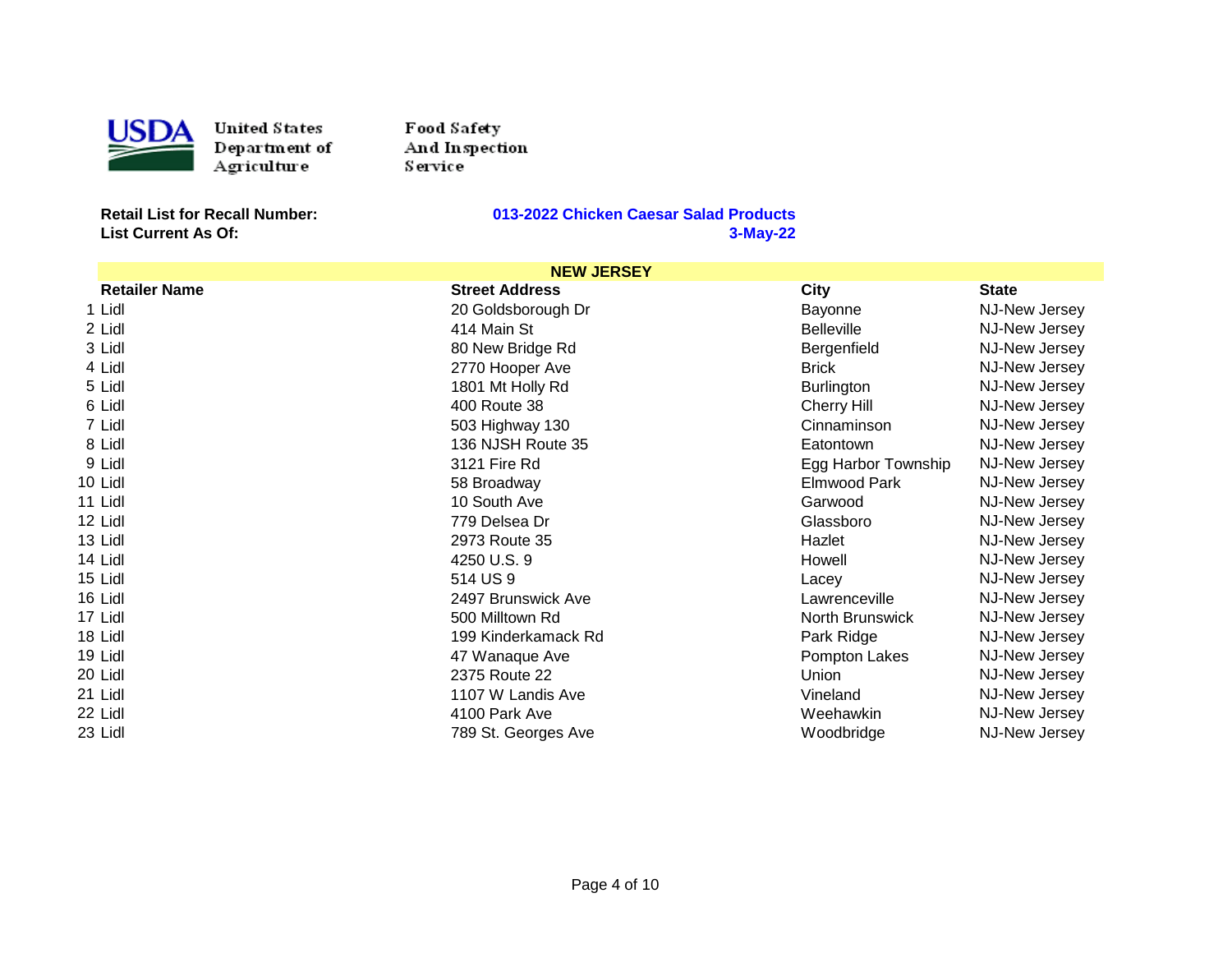

United States D ep artlu ent of .<br>Agriculture

Food Safety And Inspection Ser vice

**List Current As Of:** 

| <b>NEW YORK</b>      |                              |                           |              |  |
|----------------------|------------------------------|---------------------------|--------------|--|
| <b>Retailer Name</b> | <b>Street Address</b>        | <b>City</b>               | <b>State</b> |  |
| 1 Lidl               | 19-30 37th St                | Astoria                   | NY-New York  |  |
| 2 Lidl               | 725 Sunrise Hwy              | Babylon                   | NY-New York  |  |
| 3 Lidl               | 812 Montauk Hwy              | <b>Cetner Moriches</b>    | NY-New York  |  |
| 4 Lidl               | 1980 Hempstead Tpke          | East Meadow               | NY-New York  |  |
| 5 Lidl               | 560 Larkfield Rd             | East Northport            | NY-New York  |  |
| 6 Lidl               | 492 Atlantic Ave             | East Rockaway             | NY-New York  |  |
| 7 Lidl               | 501 Northwest Dr             | Farmingdale               | NY-New York  |  |
| 8 Lidl               | 696 Dogwood Ave              | <b>Franklin Square</b>    | NY-New York  |  |
| 9 Lidl               | 2187 Frederick Douglass Blvd | Harlem                    | NY-New York  |  |
| 10 Lidl              | 711 E Jericho Tpke           | <b>Huntongton Station</b> | NY-New York  |  |
| 11 Lidl              | 155 Islip Ave                | <b>Islip</b>              | NY-New York  |  |
| 12 Lidl              | 2900 Middle Country Rd       | Lake Grove                | NY-New York  |  |
| 13 Lidl              | 5601 Merrick Road            | Massapequa                | NY-New York  |  |
| 14 Lidl              | 1686 Merrick Rd              | <b>Merrick</b>            | NY-New York  |  |
| 15 Lidl              | 4560 Sunrise Hwy             | Oakdale                   | NY-New York  |  |
| 16 Lidl              | 655 Montauk Hwy              | Patchogue                 | NY-New York  |  |
| 17 Lidl              | 1054 Old Country Road        | Plainview                 | NY-New York  |  |
| 18 Lidl              | 1151 Old Country Rd          | Riverhead                 | NY-New York  |  |
| 19 Lidl              | 211 Middle Country Rd        | Selden                    | NY-New York  |  |
| 20 Lidl              | 800 Montauk Hwy              | Shirley                   | NY-New York  |  |
| 21 Lidl              | 283 Platinum Ave             | Staten Island             | NY-New York  |  |
| 22 Lidl              | 271 Jericho Tpke             | Syosset                   | NY-New York  |  |
| 23 Lidl              | 531 Montauk Hwy              | West Babylon              | NY-New York  |  |
| 24 Lidl              | 70 Sunset Ave                | <b>Westhampton Beach</b>  | NY-New York  |  |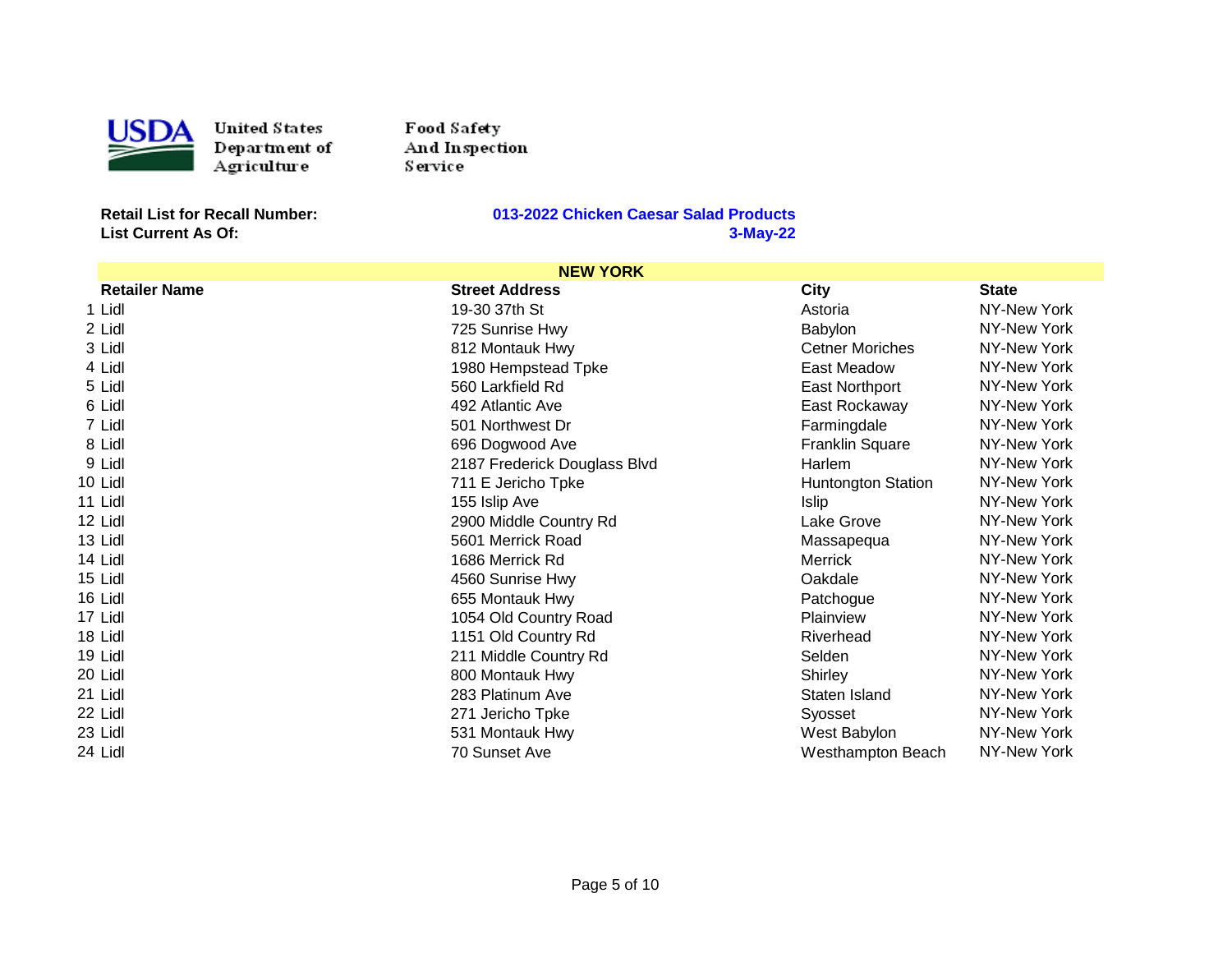

United States Department of Agriculture

Food Safety And Inspection Service

**List Current As Of:** 

| <b>PENNSYLVANIA</b>  |                            |                       |                 |
|----------------------|----------------------------|-----------------------|-----------------|
| <b>Retailer Name</b> | <b>Street Address</b>      | City                  | <b>State</b>    |
| 1 Lidl               | 1120 S. 25th St            | Easton                | PA-Pennsylvania |
| $2$ Lidl             | 104 Bartlett Ave Suite 100 | Exton                 | PA-Pennsylvania |
| 3 Lidl               | 420 MacDade Blvd, P759     | Folsom                | PA-Pennsylvania |
| 4 Lidl               | 125 W. Dekalb Pike         | King of Prussia       | PA-Pennsylvania |
| 5 Lidl               | 2001 Columbia Ave          | Lancaster             | PA-Pennsylvania |
| 6 Lidl               | 1150 Welsh Rd              | Lansdale              | PA-Pennsylvania |
| 7 Lidl               | 2290 E Butler St           | Philadelphia          | PA-Pennsylvania |
| 8 Lidl               | 9175 Roosevelt Blvd        | Philadelphia          | PA-Pennsylvania |
| 9 Lidl               | 1831 E Ridge Pike          | Royersford            | PA-Pennsylvania |
| 10 Lidl              | 3564 Penn Avenue           | <b>Sinking Spring</b> | PA-Pennsylvania |
| 11 Lidl              | 2613 Ridge Pike            | Trooper               | PA-Pennsylvania |
| 12 Lidl              | 980 S. Richland Ave        | York                  | PA-Pennsylvania |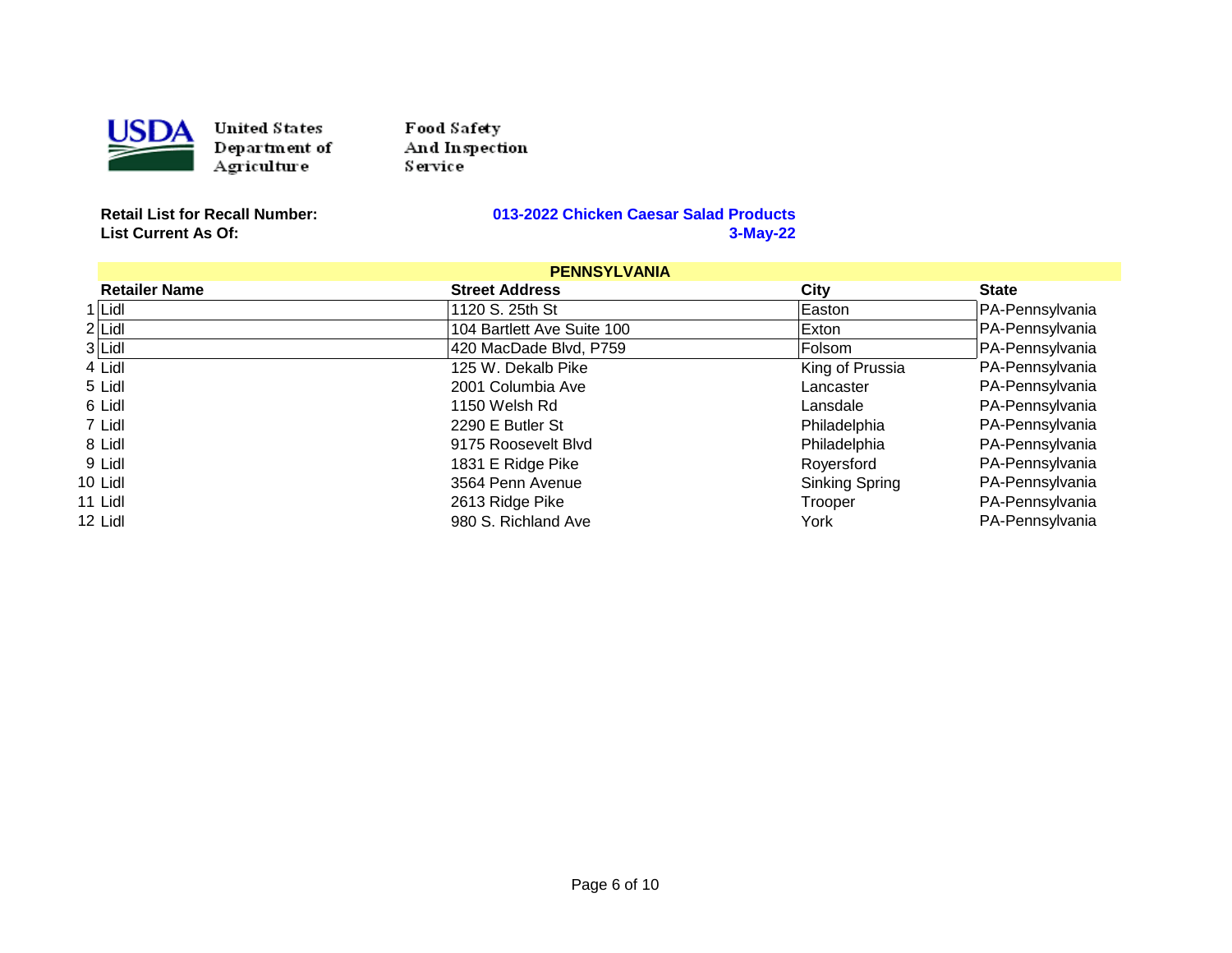

United States D ep artlu ent of .<br>Agriculture

Food Safety And Inspection Ser vice

**List Current As Of:** 

| <b>VIRGINIA</b>      |                                  |                     |              |
|----------------------|----------------------------------|---------------------|--------------|
| <b>Retailer Name</b> | <b>Street Address</b>            | <b>City</b>         | <b>State</b> |
| 1 Lidl               | 6548 Little River Turnpike       | Alexandria          | VA-Virginia  |
| 2 Lidl               | 3500 S Clark St                  | Arlington           | VA-Virginia  |
| 3 Lidl               | 44175 Ashbrook Marketplace Plaza | Ashburn             | VA-Virginia  |
| 4 Lidl               | 21285 Coopers Hawk Dr            | <b>Broadlands</b>   | VA-Virginia  |
| 5 Lidl               | 9274A Old Keene Mill Rd          | <b>Burke</b>        | VA-Virginia  |
| 6 Lidl               | 750 Twentyninth Place Ct         | Charlottesville     | VA-Virginia  |
| 7 Lidl               | 4033 Portsmouth Blvd.            | Chesapeake          | VA-Virginia  |
| 8 Lidl               | 11701 Iron Bridge Rd.            | Chester             | VA-Virginia  |
| 9 Lidl               | 15169 Brandy Rd.                 | Culpeper            | VA-Virginia  |
| 10 Lidl              | 16601 Dumfries Rd.               | <b>Dumfries</b>     | VA-Virginia  |
| 11 Lidl              | 11179 Lee Highway                | Fairfax             | VA-Virginia  |
| 12 Lidl              | 2901 Gallows Rd                  | <b>Falls Church</b> | VA-Virginia  |
| 13 Lidl              | 5455 Plank Rd.                   | Fredericksburg      | VA-Virginia  |
| 14 Lidl              | 1175 Warrenton Rd.               | Fredericksburg      | VA-Virginia  |
| 15 Lidl              | 2000 W. Mercury Blvd.            | Hampton             | VA-Virginia  |
| 16 Lidl              | 9101 Hermitage Rd                | Henrico             | VA-Virginia  |
| 17 Lidl              | 11782 Sudley Manor Dr            | Manassas            | VA-Virginia  |
| 18 Lidl              | 9795 Liberia Ave                 | Manassas            | VA-Virginia  |
| 19 Lidl              | 11880 Jefferson Ave              | <b>Newport News</b> | VA-Virginia  |
| 20 Lidl              | 11076 Warwick Blvd               | <b>Newport News</b> | VA-Virginia  |
| 21 Lidl              | 6440 North Military Hwy          | <b>Norfolk</b>      | VA-Virginia  |
| 22 Lidl              | 1311 Mall Drive                  | North Chesterfield  | VA-Virginia  |
| 23 Lidl              | 5110 S. Laburnum Ave.            | Richmond            | VA-Virginia  |
| 24 Lidl              | 12151 W Broad St                 | Richmond            | VA-Virginia  |
| 25 Lidl              | 4700 W. Broad St                 | Richmond            | VA-Virginia  |
| 26 Lidl              | 6801 Commerce St                 | Springfield         | VA-Virginia  |
| 27 Lidl              | 47100 Community Plaza #175       | Sterling            | VA-Virginia  |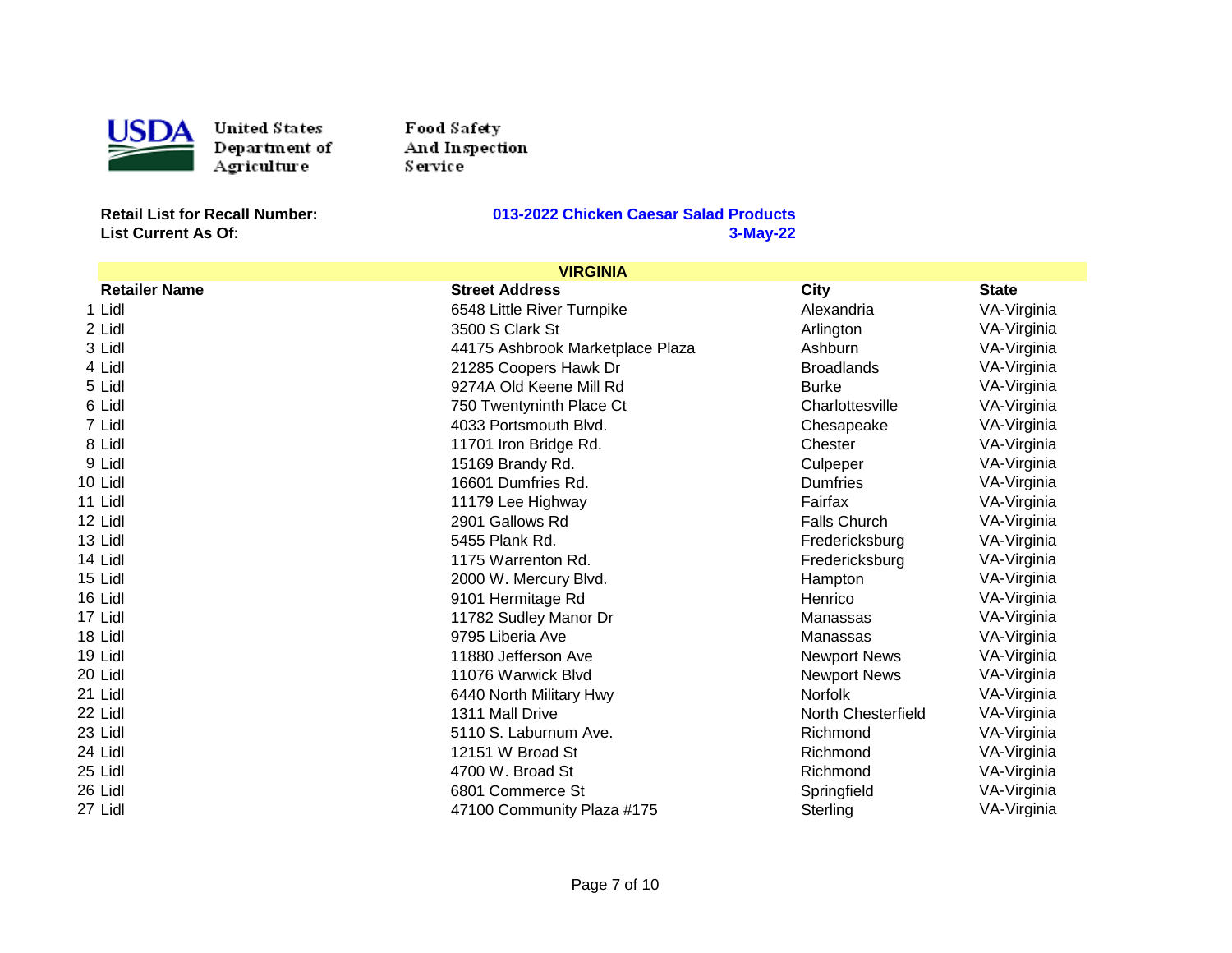| <b>VIRGINIA</b>      |                           |                |              |
|----------------------|---------------------------|----------------|--------------|
| <b>Retailer Name</b> | <b>Street Address</b>     | City           | <b>State</b> |
| 28 Lidl              | 1001 Community Drive      | <b>Suffolk</b> | VA-Virginia  |
| 29 Lidl              | 6196 Providence Rd.       | Virginia Beach | VA-Virginia  |
| 30 Lidl              | 1209 Edison Rd            | Virginia Beach | VA-Virginia  |
| 31 Lidl              | 3248 Holland Rd           | Virginia Beach | VA-Virginia  |
| 32 Lidl              | 1030 Independence Blvd    | Virginia Beach | VA-Virginia  |
| 33 Lidl              | 2070 Tacketts Village Sq. | Woodbridge     | VA-Virginia  |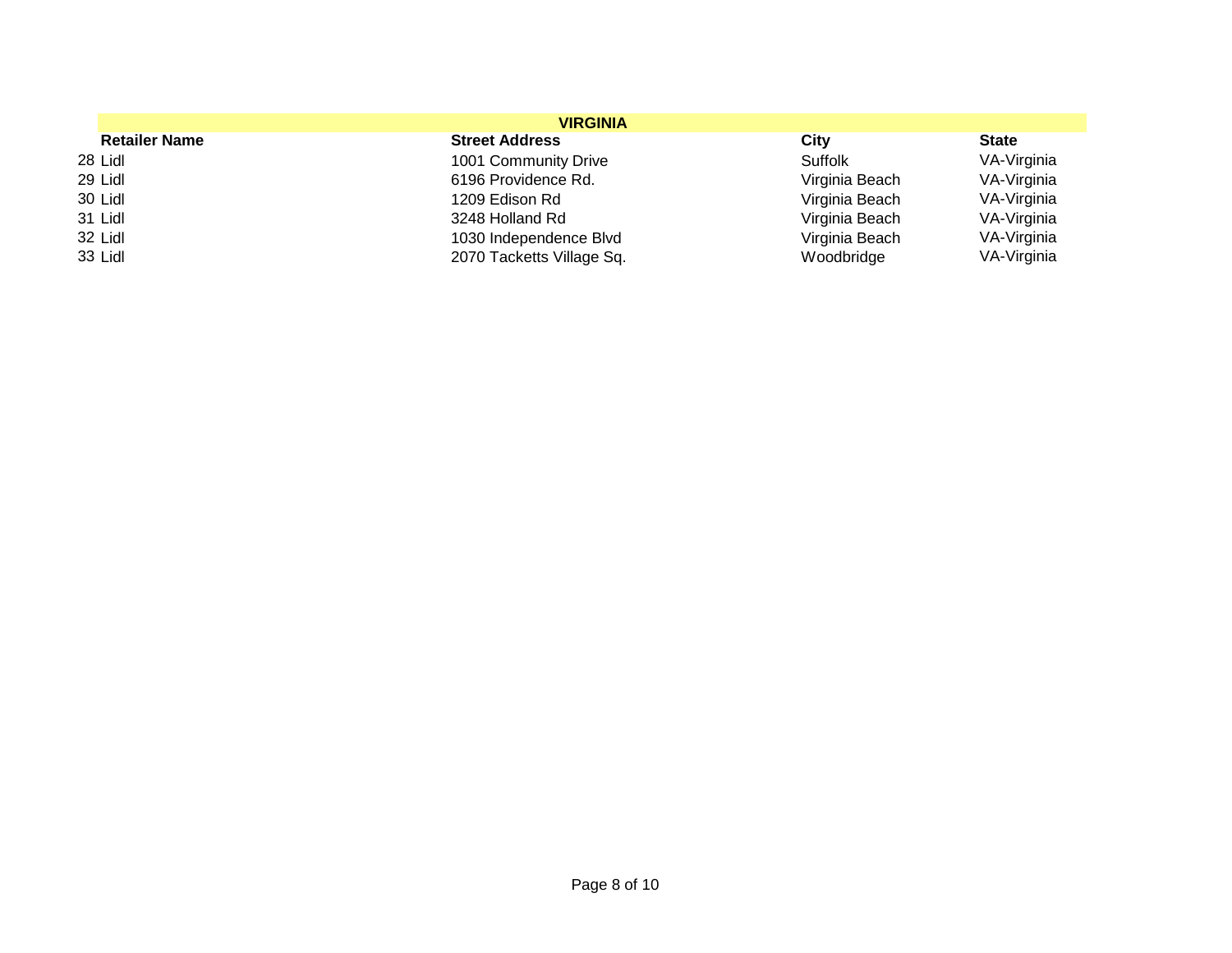AK-Alaska AL-Alabama AR-Arkansas AZ-Arizona CA-California CO-Colorado CT-Connecticut DC-Dist. of Columbia DE-Delaware FL-Florida GA-Georgia HI-Hawaii IA-Iowa ID-Idaho IL-Illinois IN-Indiana KS-Kansas KY-Kentucky LA-Louisiana MA-Massachusetts MD-Maryland ME-Maine MI-Michigan MN-Minnesota MO-Missouri MS-Mississippi MT-Montana NC-North Carolina ND-North Dakota NE-Nebraska NH-New Hampshire NJ-New Jersey NM-New Mexico NV-Nevada NY-New York OH-Ohio OK-Oklahoma OR-Oregon PA-Pennsylvania PR-Puerto Rico RI-Rhode Island SC-South Carolina SD-South Dakota TN-Tennessee TX-Texas UT-Utah VA-Virginia VI-Virgin Islands VT-Vermont WA-Washington WI-Wisconsin WV-West Virginia

Alameda Albany Atlanta **Beltsville** Chicago Dallas Denver Des Moines **Jackson** Lawrence Madison **Minneapolis** Philadelphia Raleigh Springdale